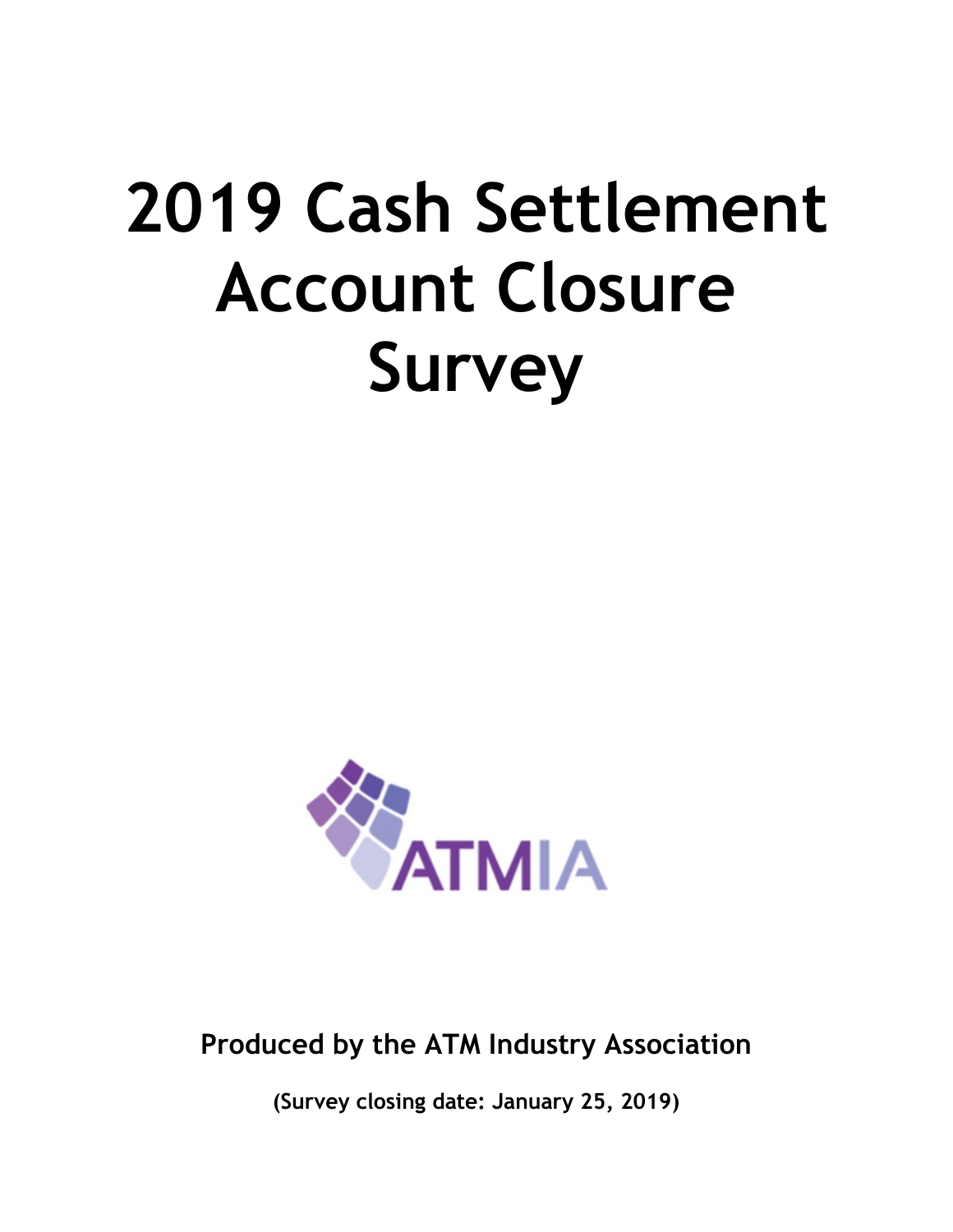### **2019 IAD Cash Settlement Account Closure Survey**

#### Survey Background and Objectives

Operation Choke Point (OCP) was an initiative launched in March, 2013 by the Department of Justice (DoJ) Consumer Protection Working Group to stop banks and payment processors from providing financial services to merchants that were suspected of consumer fraud.

The initiative was focused on banks and payment processors, because these institutions are the "socalled bottlenecks or choke-points," for financing merchants from "high-risk" industries. The DoJ reportedly partnered with financial regulators, including the FDIC, (Federal Deposit Insurance Corporation), the Federal Reserve Board and the Office of the Comptroller of the Currency (OCC), to identify merchants that posed a "high risk" for consumer fraud. It is now clear that OCP led to banks terminating relationships with a wide variety of merchants, including some lawful and legitimate businesses such as merchants who own and operate ATMs.

Despite the DOJ's proclamation in 2017 that OCP had been terminated, many ATM operators have continued to have their cash settlement and other accounts, apparently in good standing, closed for questionable reasons. Speculation is increasing that current closures may be tied more to bank derisking strategies or profitability criteria than direct pressure from regulators.

ATMIA created the *2019 IAD Cash Settlement Account Closure Survey* to evaluate the impact of sudden cash settlement account closures experienced by many IADs (Independent ATM Deployers). Many of those accounts were in good standing when closed – and have been for decades. In most instances the reason for the account closure is not revealed.

The 2019 IAD Cash Settlement Account Survey seeks to determine how widespread this problem is, what circumstances surround a typical account closure, and how operators are dealing with it. The survey was open to all independent ATM operators/owners/acquirers – both ATMIA members and nonmembers. But only to independent ATM operators.

The survey consisted of just 13 brief questions, which required only a few minutes to complete. A total of 113 responses were received. All responses are anonymous – IP and other tracking tools were disabled. No personal or other identifying information was collected.

ATMIA is working to create new strategies that can help its members deal with sudden account closure situations, if and when they arise.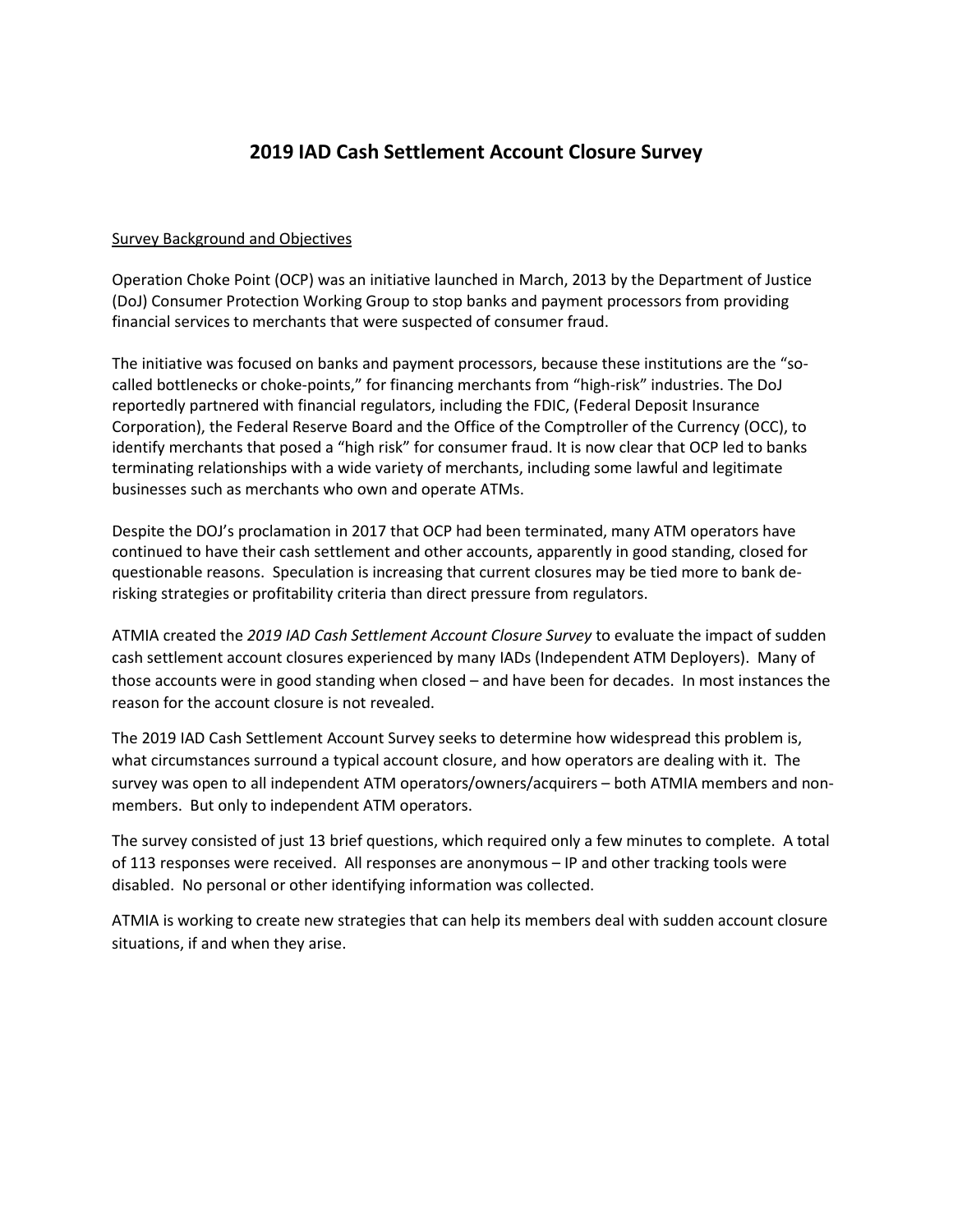#### Section 1 – Fleet Demographics



#### **1. How many ATMs does your organization operate?**

Overall, 42% of operators have fewer than 100 ATMs in their fleet – which is nearly identical to the breakdown seen from the 2018 EMV Migration Survey of all ATM operators. The vast majority of operators (73%) have fewer than 500. Again very similar to the 2018 EMV survey.



#### **2. What is the approximate average transaction volume for your ATMs?**

The most common monthly transaction range is 201 – 300 per terminal. A total of 53% have 300 transactions or less. We also see a fairly significant group (29%) with an average transaction range of over 500 per month.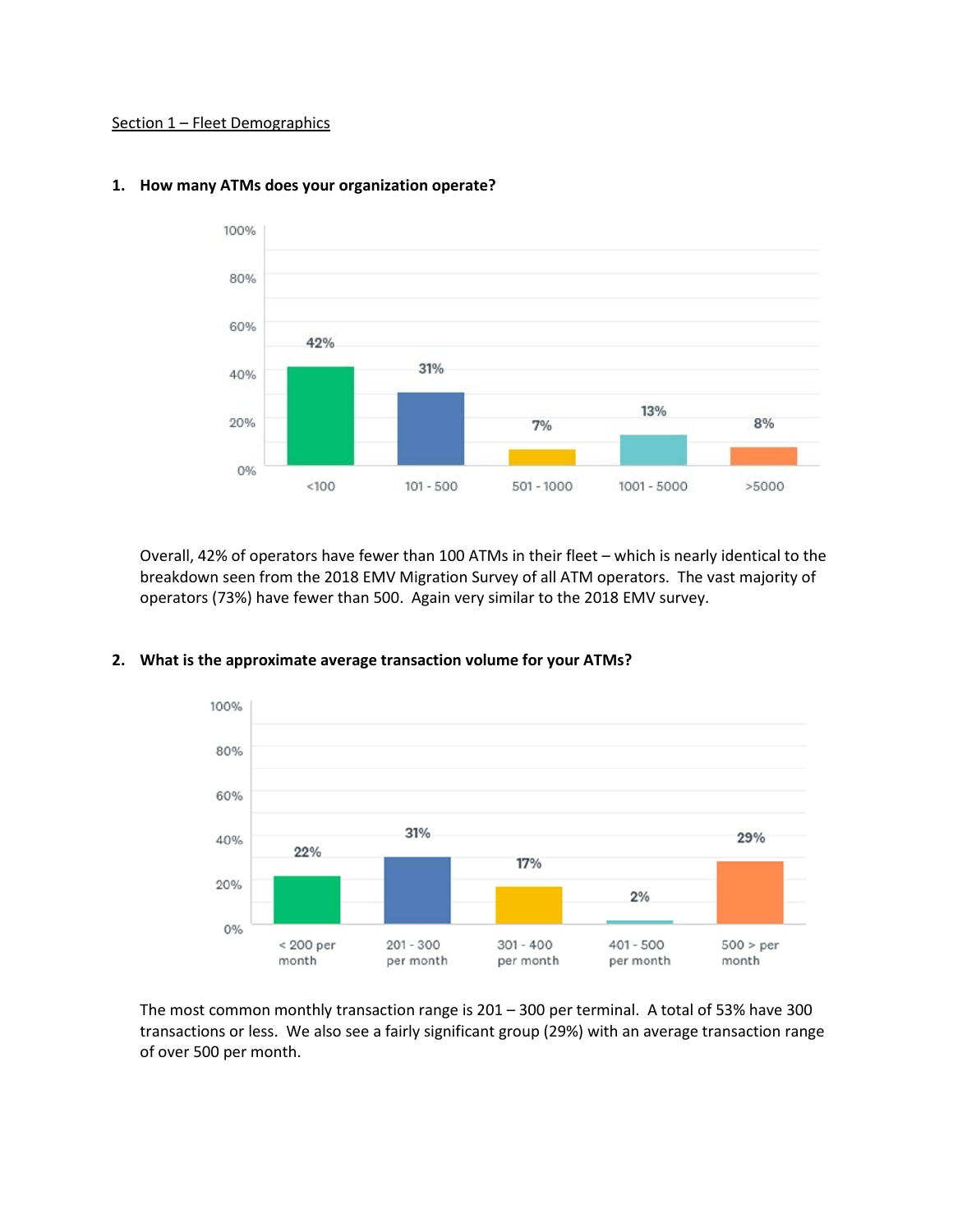**3. Are any of your ATMs today, or have you had any ATMs in the past, loaded with cash from a settlement account held by a bank or credit union?**



The vast majority of respondents (85%) indicate that, at some point in time, they have loaded ATMs with cash from a settlement account held by a bank or credit union. If the respondent answered 'No' to this question, the survey skipped the next series of questions, which all deal with settlement account closure experiences.

#### Section 2 – Cash Services and Experiences



#### **4. How many times have you had an ATM-related account closed by a financial institution?**

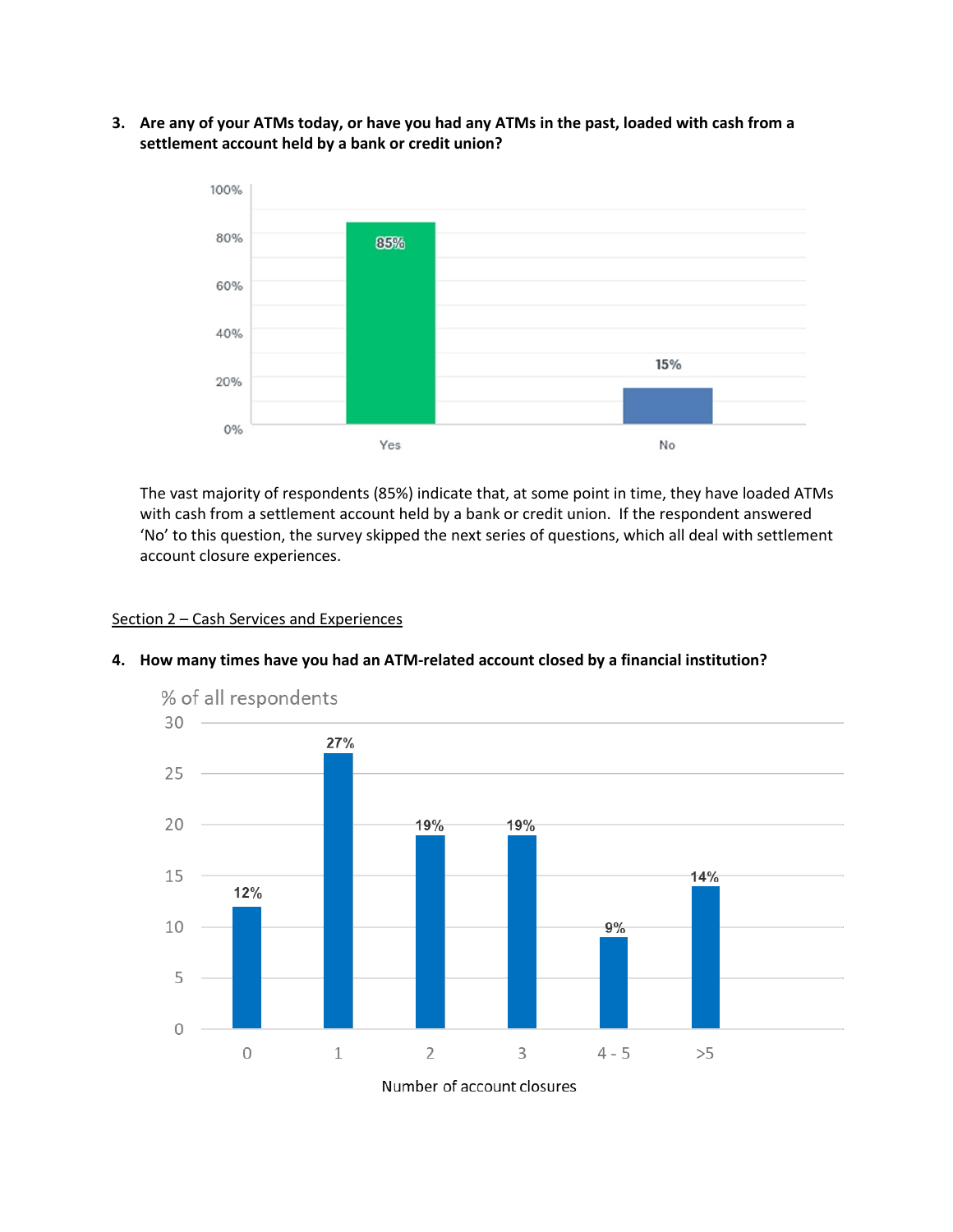Only 12% of respondents have not experienced an account closure. However, it is impossible to know whether some respondents ignored participation in a "bank account closure survey", because they have not experienced a closure themselves. The largest single segment of operators experienced only one closure. Nearly one-quarter of respondents had four or more closures – which is significant. At the other end of the range, a total of 39% experienced one closure or none at all.

Looking at the data internals, it was noted that operators with 30% or more merchant-loaded terminals were more likely to have an account closure. 78% of those operators experienced more than one account closure, compared to 53% for those with mostly self-loaded (from a cash settlement account) ATMs. Operators employing a vault cash or third party provider for at least 50% of their cash were less likely to have more than more account closure and far less likely to have more than 5.



**5. If you have had one or more ATM cash settlement accounts involuntarily closed within the past five years, please indicate which bank(s) closed that account (select all that apply).**

Since this was a "check all that apply" question, the results add up to well over 100%. Bank of America, for example, closed accounts of 54% of the respondents. Declining percentages are evident as the financial institutions get smaller and smaller. What the data does not tell us, however, is what percentage of the accounts for each FI ends up being closed. All we can conclude is that the three large banks listed probably account for a majority of closures.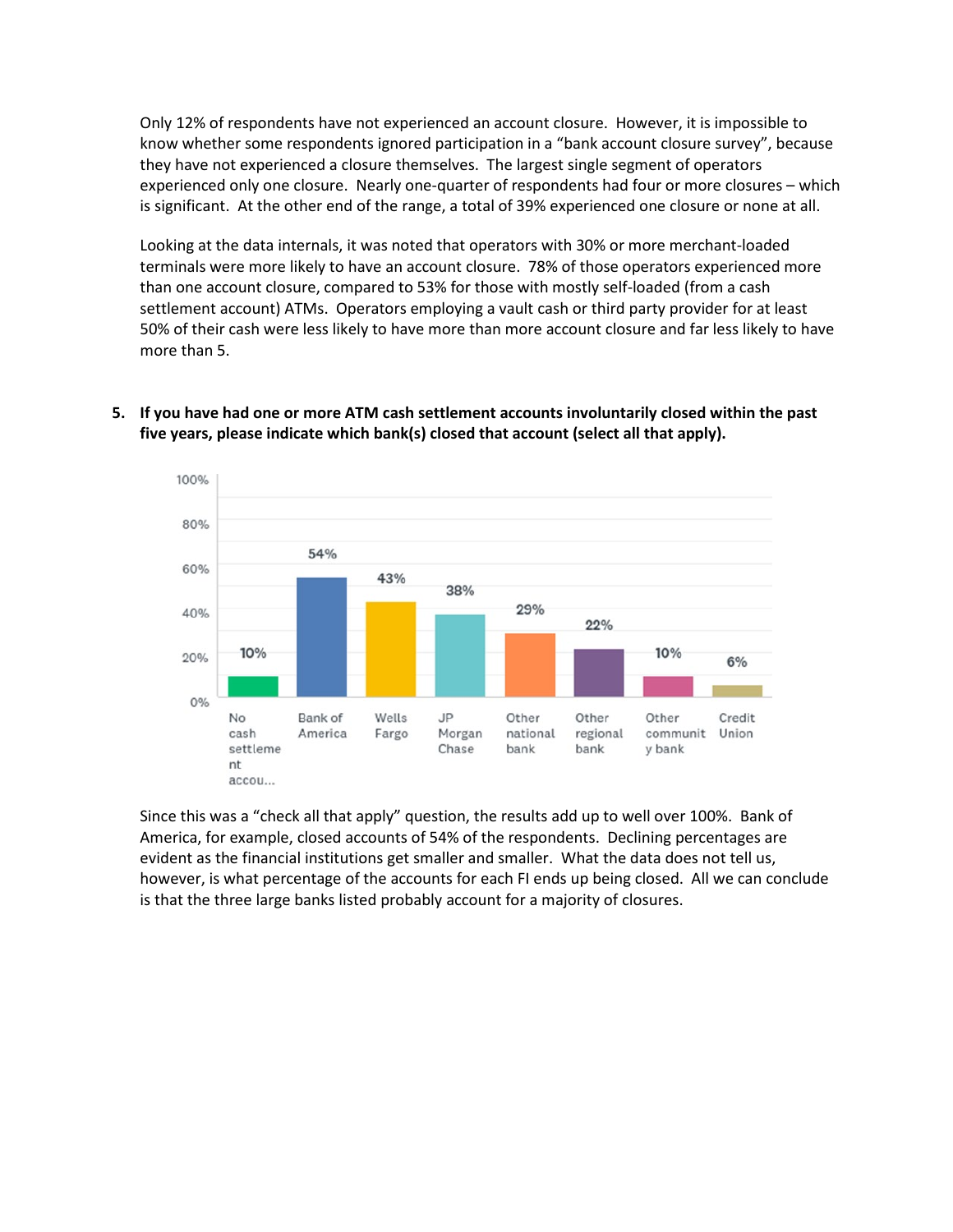**6. Do you have other business accounts at the financial institution that holds your cash settlement accounts?**



Numerous reports have been received from IADs that it is not just the cash settlement accounts that are being closed – other types of accounts held by operators are also being closed. 78% of respondents indicate that they typically or sometimes do have additional accounts with their settlement bank.



#### **7. How much notice were you given before the account was closed?**

Nearly half of respondents have 30 days or less to close out their account and replace it with another. Only a very small percentage are allowed more than 60 days.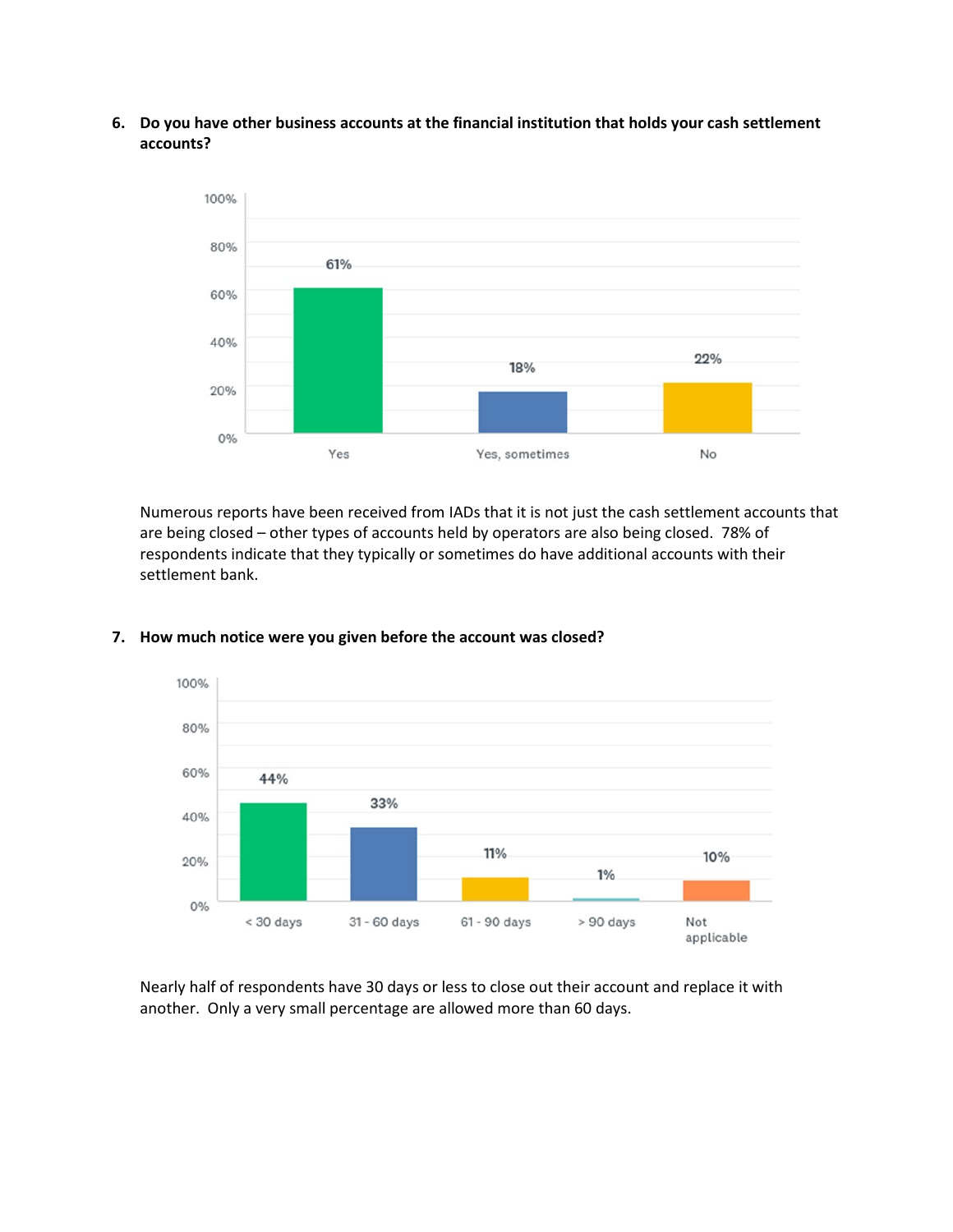

#### 8. **Reason given for the closure(s) (select all that apply).**

Most respondents (64%) were not given a reason for their account closure. Account holder agreements typically include language stating that an account can be closed at any time for any reason – and that the FI is not required to provide a reason.

It is curious to note that 29% of the respondents had accounts closed because they were deemed to be an MSB (Money Services Business). Owning or operating an ATM does not constitute running an MSB and is clearly outside of the FDIC/FinCEN definition of an MSB. ATMIA encourages all IADs to review that definition with current and prospective bankers.

The next most common reason given is that the IADs branch is no longer capable of providing large sums of cash, followed by compliance and BSA burdens.



#### **9. How long did it take (days) to open a new cash settlement account?**

Number of days to open new account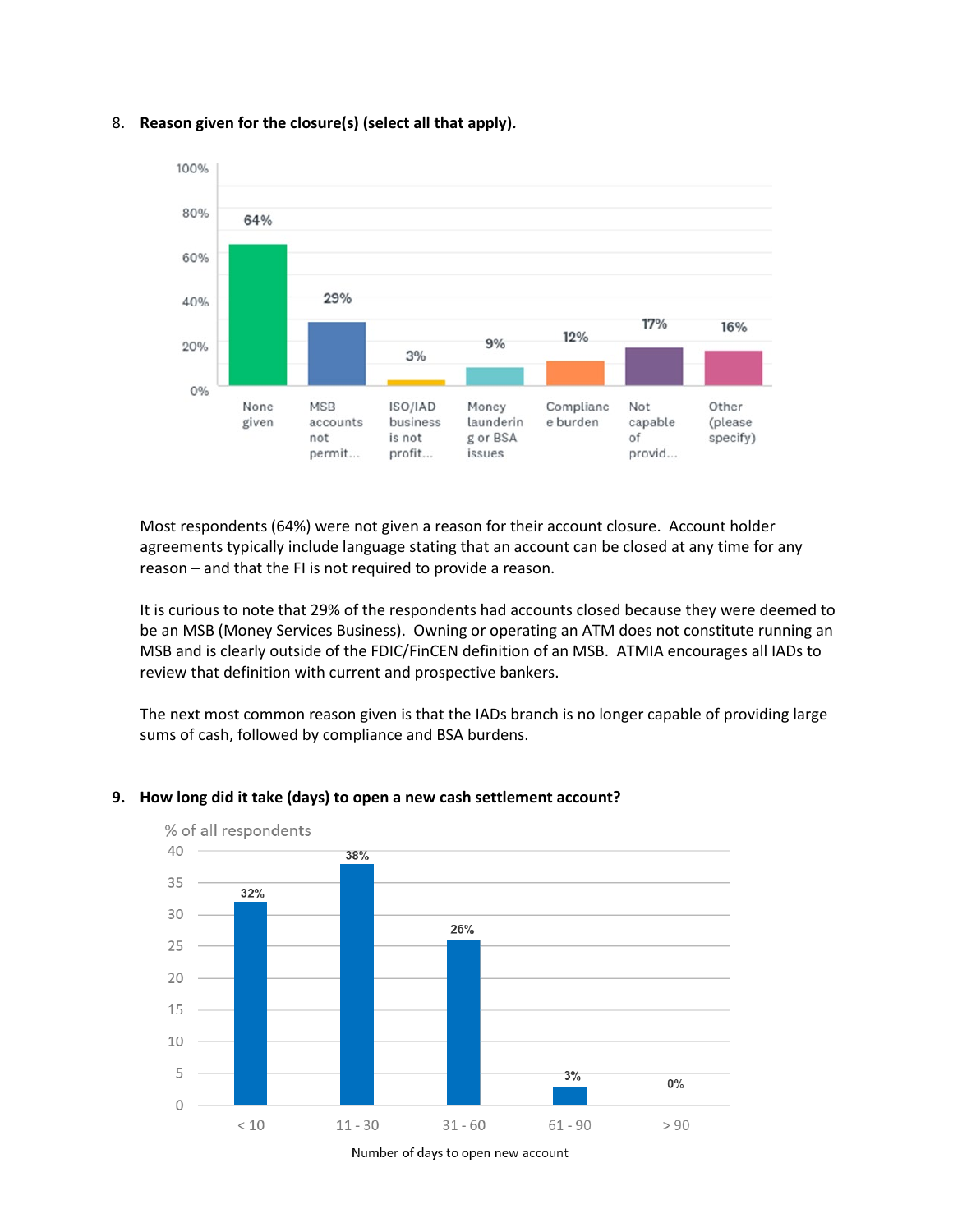This was an open-ended question in that no categories or ranges of time were specified. Responses were then divided up into logical segments. A combined total of 70% of respondents were able to open a new cash settlement account in 30 days or less. Only 3% took more than 60 days, which includes none over 90 days.

| Chase & Capital One                    |                       | <b>NY</b> |
|----------------------------------------|-----------------------|-----------|
| Chase, TD, Capital One                 | Rego Park             | NY        |
| Citi Bank                              | Merced                | CA        |
| <b>Fifth Third</b>                     |                       |           |
| <b>First Bank</b>                      | <b>Woodland Hills</b> | CA        |
| <b>First Merit Bank</b>                | Ypsilanti             | Michigan  |
| JP Morgan Chase                        | Fort Worth            | <b>TX</b> |
| Key Bank                               | Hamburg               | <b>NY</b> |
| M & T Bank                             |                       | New York  |
| <b>Regions Bank</b>                    |                       |           |
| US Bank                                |                       |           |
| <b>Washington Trust Bank</b>           | Spokane               | <b>WA</b> |
| <b>Well Fargo</b>                      | Drexel Hill           | PA        |
| <b>Wells Fargo</b>                     | <b>Ft Lauderdale</b>  | FL.       |
| <b>Wells Fargo</b>                     | Long Beach            | <b>CA</b> |
| <b>WSFS - Cash Connect</b>             |                       |           |
| WSFS (Wilmington Savings Fund Society, | Wilmington            | DE        |
| FSB)                                   |                       |           |
| Zions Bank                             | Salt Lake City        | Utah      |
| Zions Bank                             | Kaysville             | Utah      |

10. **You indicated above that some of your cash is being provided from a financial institution withdrawal. Please enter the bank name, city, and state, if you are able to share that information.**

The table above shows all responses provided to this question. It is assumed that these accounts were open and in good standing at the time of the survey. Respondents were not asked how long the accounts have been active.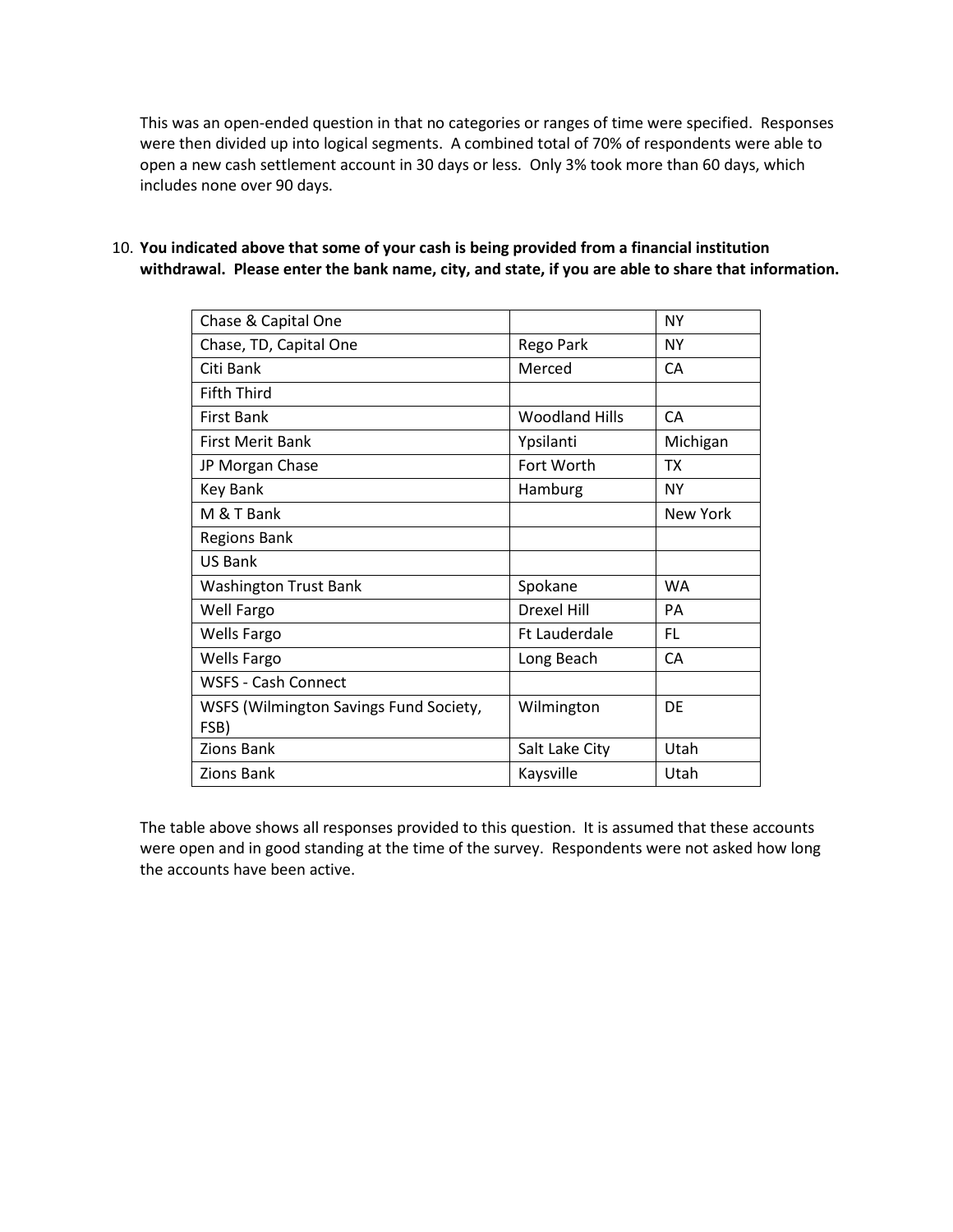#### Section 3 – Cash logistics



**11. Has any financial institution closed other types of accounts that you maintain for this business (payments, loans, payroll, etc) for unspecified reasons?**

ATMIA continues to hear from IADs that accounts other than cash settlement are also being closed for unspecified reasons. Payroll, payments, credit, and other types of account have been closed for 39% of respondents. In some cases, these are even operators that do not have a cash settlement account, because they use vault cash or third-party services exclusively.



**12. Please indicate approximately what percentage of your fleet cash is provided through each of the sources below (total must equal 100%).**

The percentages above represent averages of all respondents. Ranges of each category varied from zero to 100%. Operators using some sort of cash service represent only 16% of the total.